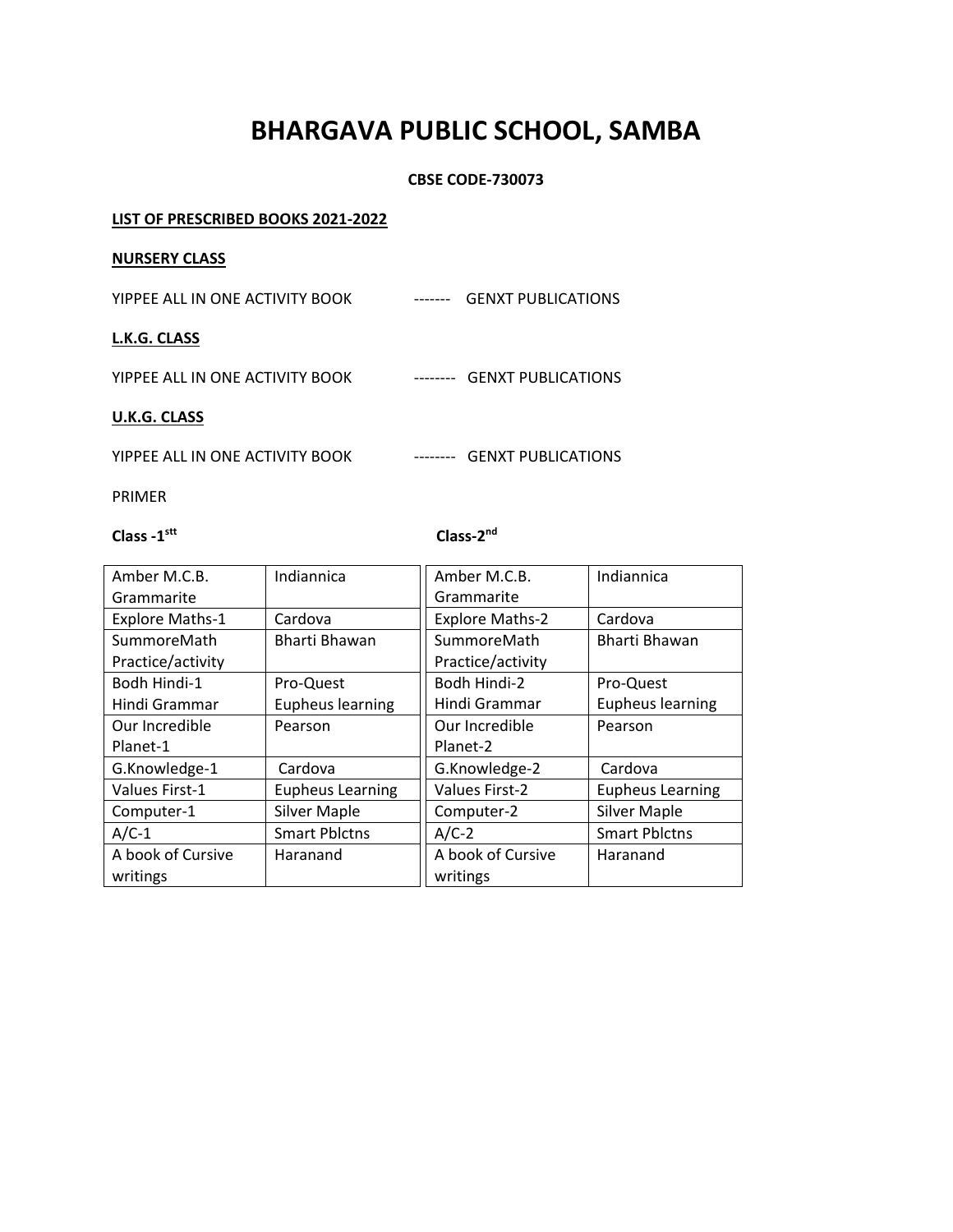# **Class -3 rd**

# **Class-4 th**

| Amber M.C.B.           | Indiannica              | Amber M.C.B.           | Indiannica              |
|------------------------|-------------------------|------------------------|-------------------------|
| Grammarite             |                         | Grammarite             |                         |
| <b>Explore Maths-3</b> | Cardova                 | <b>Explore Maths-4</b> | Cardova                 |
| SummoreMath            | Bharti Bhawan           | SummoreMath            | Bharti Bhawan           |
| Practice/activity      |                         | Practice/activity      |                         |
| Bodh Hindi-3           | Pro-Quest               | Bodh Hindi-4           | Pro-Quest               |
| Hindi Grammar          | <b>Eupheus learning</b> | Hindi Grammar          | <b>Eupheus learning</b> |
| Our Incredible         | Pearson                 | Our Incredible         | Pearson                 |
| Planet-3               |                         | Planet-4               |                         |
| G.Knowledge-3          | Cardova                 | G.Knowledge-4          | Cardova                 |
| Values First-3         | <b>Eupheus Learning</b> | <b>Values First-4</b>  | <b>Eupheus Learning</b> |
| Computer-3             | <b>Silver Maple</b>     | Computer-4             | <b>Silver Maple</b>     |
| $A/C-3$                | <b>Smart Pblctns</b>    | $A/C-4$                | <b>Smart Pblctns</b>    |
| A book of Cursive      | Haranand                |                        |                         |
| writings               |                         |                        |                         |

# **Class - 5 th**

# **Class-6<sup>th</sup>**

| Amber M.C.B.           | Indiannica              | English Lit-6          | N.C.E.R.T               |
|------------------------|-------------------------|------------------------|-------------------------|
| Grammarite             |                         | Grammarite-6           | Indiannica              |
| <b>Explore Maths-5</b> | Cardova                 | <b>Explore Maths-6</b> | Cardova                 |
| SummoreMath            | Bharti Bhawan           | Science                | N.C.E.R.T               |
| Practice/activity      |                         | Social -Studies-6      | N.C.E.R.T               |
| Bodh Hindi-5           | Pro-Quest               | (History, Geography,   |                         |
| Hindi Grammar          | <b>Eupheus learning</b> | Civics)                |                         |
| Our Incredible         | Pearson                 | Hindi Vasant-6         | N.C.E.R.T               |
| Planet-5               |                         | Hindi Grammar          |                         |
| G.Knowledge-5          | Cardova                 | G.Knowledge-6          | Cardova                 |
| Values First-5         | <b>Eupheus Learning</b> | Values First-6         | <b>Eupheus Learning</b> |
| Computer-5             | <b>Silver Maple</b>     | Computer-6             | <b>Silver Maple</b>     |
| $A/C-5$                | <b>Smart Pblctns</b>    | $A/C-6$                | <b>Smart Pblctns</b>    |
|                        |                         | Map & Activity Work    | Indiannica              |
|                        |                         | Book-6                 |                         |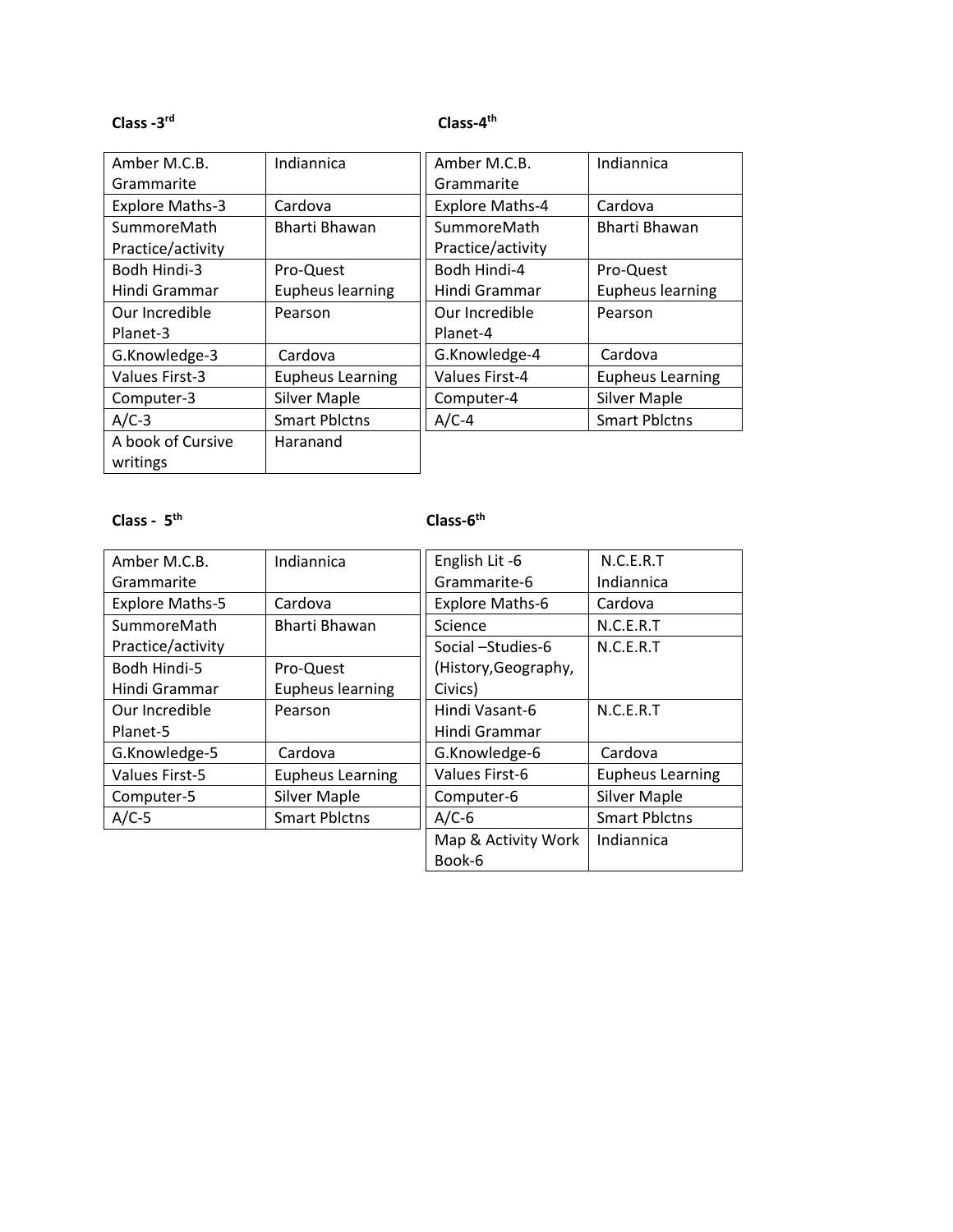| CLASS-7 <sup>th</sup>            |                         | CLASS-8th                        |                         |
|----------------------------------|-------------------------|----------------------------------|-------------------------|
|                                  |                         |                                  |                         |
|                                  |                         |                                  |                         |
| English Lit-7                    | N.C.E.R.T               | English Lit-8                    | N.C.E.R.T               |
| Grammarite-7                     | Indiannica              | Grammarite-8                     | Indiannica              |
| <b>Explore Maths-7</b>           | Cardova                 | <b>Explore Maths-8</b>           | Cardova                 |
| Science-7                        | N.C.E.R.T               | Science-8                        | N.C.E.R.T               |
| Social -Studies-7                | N.C.E.R.T               | Social -Studies-8                | N.C.E.R.T               |
| (History, Geography,             |                         | (History, Geography,             |                         |
| Civics)                          |                         | Civics)                          |                         |
| Hindi Lit.-7                     | N.C.E.R.T               | Hindi Vasant-8                   | N.C.E.R.T               |
| Hindi Grammar-7                  | Eupheus                 | Hindi Grammar                    |                         |
| G.Knowledge-7                    | Cardova                 | G.Knowledge-8                    | Cardova                 |
| <b>Values First-7</b>            | <b>Eupheus Learning</b> | <b>Values First-8</b>            | <b>Eupheus Learning</b> |
| Computer-7                       | <b>Silver Maple</b>     | Computer-8                       | <b>Silver Maple</b>     |
| $A/C-7$                          | <b>Smart Pblctns</b>    | $A/C-6$                          | <b>Smart Pblctns</b>    |
| Map & Activity Work              | Indiannica              | Map & Activity Work              | Indiannica              |
| Book-7                           |                         | Book-8                           |                         |
| CLASS-9th                        |                         | CLASS-10th                       |                         |
|                                  |                         |                                  |                         |
|                                  |                         |                                  |                         |
| English Lit-9                    | N.C.E.R.T               | English Lit-10                   | N.C.E.R.T               |
|                                  |                         |                                  |                         |
| Maths-9                          | N.C.E.R.T               | Maths Standard -10               | N.C.E.R.T               |
| Science-9                        | N.C.E.R.T               | Science                          | N.C.E.R.T               |
| Social-Studies-9                 | N.C.E.R.T               | Social -Studies-10               | N.C.E.R.T               |
| (History, Geography,             |                         | (History, Geography,             |                         |
| Civics. Economics)               |                         | Civics, Economics)               |                         |
| Hindi Course B-9                 | N.C.E.R.T               | Hindi Course-B-10                | N.C.E.R.T               |
| Hindi Grammar-9                  | <b>Harbour Press</b>    | Hindi Grammar-10                 | <b>Harbour Press</b>    |
| <b>Mathematics Lab Practical</b> | Rachna Sagar            | <b>Mathematics Lab Practical</b> | Rachna Sagar            |
| as per choice of                 |                         | as per choice of                 |                         |
| students/parents                 |                         | students/parents                 |                         |
| Science Lab Practical            | Rachna Sagar            | <b>Science Lab Practical</b>     | Rachna Sagar            |
| N.book/Manual as per             |                         | N.book/Manual as per             |                         |
| choice of                        |                         | choice of                        |                         |
| students/parents                 |                         | students/parents                 |                         |
| Physics/Chemistry/Biology        | Modern ABC              | Physics/Chemistry/Biology        | Modern ABC              |
| Refreshers as per Choice         |                         | Refreshers as per Choice         |                         |
| of students/parents              |                         | of students/parents              |                         |
| Map & Activity Work              | Indiannica              | Map & Activity Work              | Indiannica              |
| Book-9                           |                         | Book-9                           |                         |
|                                  |                         |                                  |                         |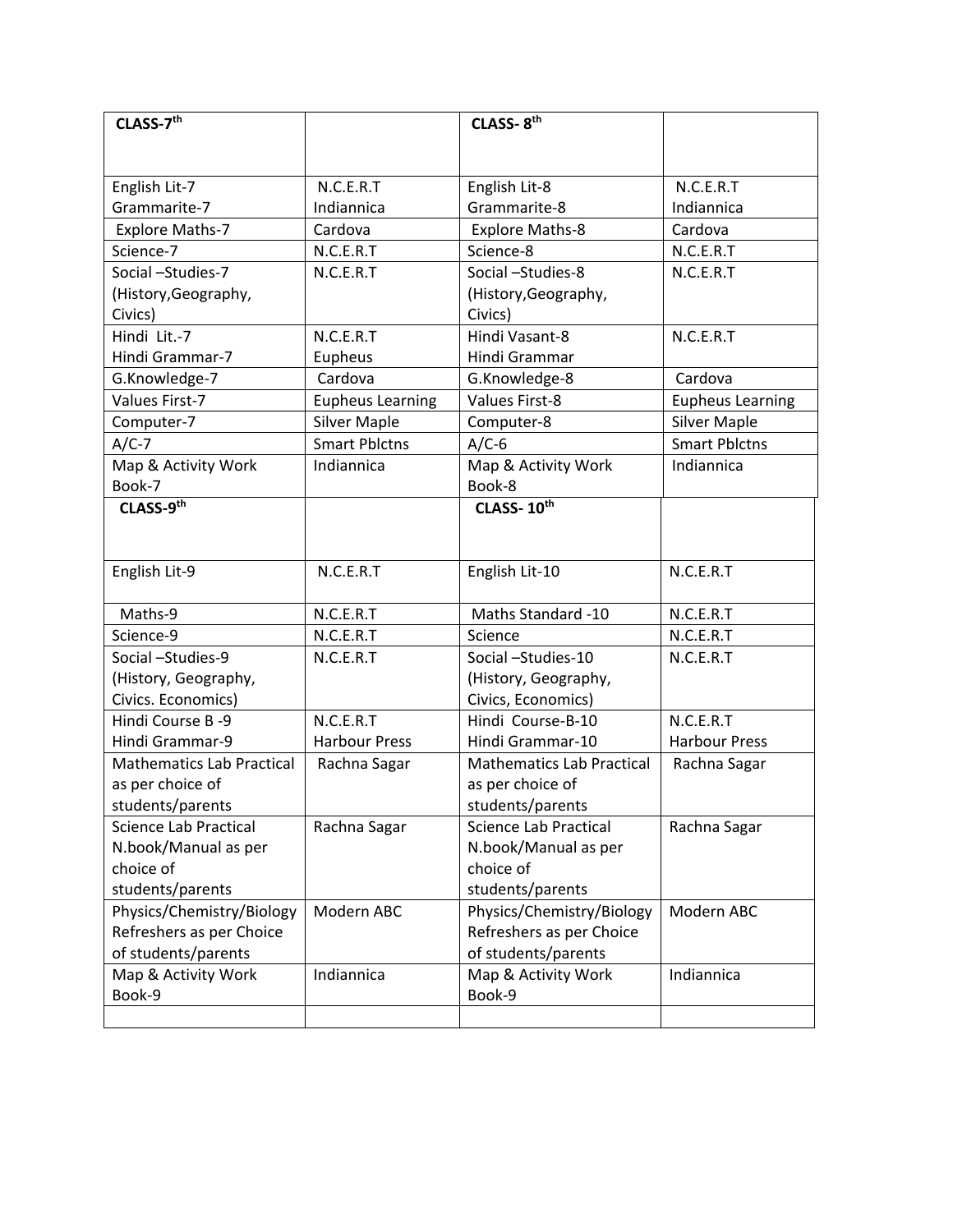| CLASS-11 <sup>th</sup> SCIENCE STREAM  |           | CLASS-11 <sup>th</sup> ARTS STREAM     |           |           |  |
|----------------------------------------|-----------|----------------------------------------|-----------|-----------|--|
| Text book of English M.C.B.-11         | N.C.E.R.T | Text book of English M.C.B.-11         |           | N.C.E.R.T |  |
| Text book of Maths -11                 | N.C.E.R.T | Text book of political science -11     |           | N.C.E.R.T |  |
| Text book of Physics -11               | N.C.E.R.T | Text book of Psychology -11            |           | N.C.E.R.T |  |
| Text Book of Chemistry-11              | N.C.E.R.T | Text Book of Sociology-11              |           | N.C.E.R.T |  |
| Text book of Biology-11                | N.C.E.R.T | Text book of Geography-11              |           | N.C.E.R.T |  |
| Text book of Physical Health           | N.C.E.R.T | Text book of Physical Health Education |           | N.C.E.R.T |  |
| education                              |           |                                        |           |           |  |
| Physics/Chemistry/Biology Lab          |           | <b>Text book of Economics</b>          |           | N.C.E.R.T |  |
| Practical /Manual as per choice of     |           |                                        |           |           |  |
| students/parents                       |           |                                        |           |           |  |
|                                        |           | Text book of Hindi Core                |           | N.C.E.R.T |  |
|                                        |           |                                        |           |           |  |
| Physics/Chemistry/Biology              | Modern    | English/Political Science /            |           | Modern    |  |
| Refreshers as per Choice of            | ABC/or    | Psychology/Sociology/Geography         |           | ABC/or    |  |
| students/parents                       | any       | / Economics/Hindi/PHE Refreshers as    |           | any       |  |
|                                        | other     | per Choice of students/parents         |           | other     |  |
|                                        |           |                                        |           |           |  |
|                                        |           | Practical Notebook for PHE as per the  |           | Modern    |  |
|                                        |           | choice of students/parents             |           | ABC/or    |  |
|                                        |           |                                        |           | any       |  |
|                                        |           |                                        |           | other     |  |
| CLASS-11 <sup>th</sup> COMMERCE STREAM |           | CLASS-12th SCIENCE STREAM              |           |           |  |
| Text book of English M.C.B.-11         | N.C.E.R.T | Text book of English M.C.B.-12         |           | N.C.E.R.T |  |
| Text book of Accountancy -11           | N.C.E.R.T | Text book of Maths -12                 |           | N.C.E.R.T |  |
| Text book of B.Studies-11              | N.C.E.R.T | Text book of Physics -12               |           | N.C.E.R.T |  |
| Text Book of Economics-11              | N.C.E.R.T | Text Book of Chemistry-12              | N.C.E.R.T |           |  |
| Text book of Maths-11                  | N.C.E.R.T | Text book of Biology-12                | N.C.E.R.T |           |  |
| Text book of Physical Health           |           | Text book of Physical Health           | N.C.E.R.T |           |  |
| Education                              | N.C.E.R.T | education-12                           |           |           |  |
| English/Accountancy/                   | Modern    | Physics/Chemistry/Biology Lab          |           |           |  |
| <b>B.Studies/Maths</b>                 | ABC/or    | Practical /Manual as per choice of     |           |           |  |
| / Economics/PHE Refreshers as per      | any       | students/parents                       |           |           |  |
| Choice of students/parents             | other     |                                        |           |           |  |
|                                        |           |                                        |           |           |  |
| Practical Notebook for PHE as per      | Modern    | Physics/Chemistry/Biology              |           | Modern    |  |
| the choice of students/parents         | ABC/or    | /Maths/English Refreshers as per       |           | ABC/or    |  |
|                                        | any       | Choice of students/parents             |           | any other |  |
|                                        | other     |                                        |           |           |  |
|                                        |           |                                        |           |           |  |
|                                        |           |                                        |           |           |  |
|                                        |           |                                        |           |           |  |